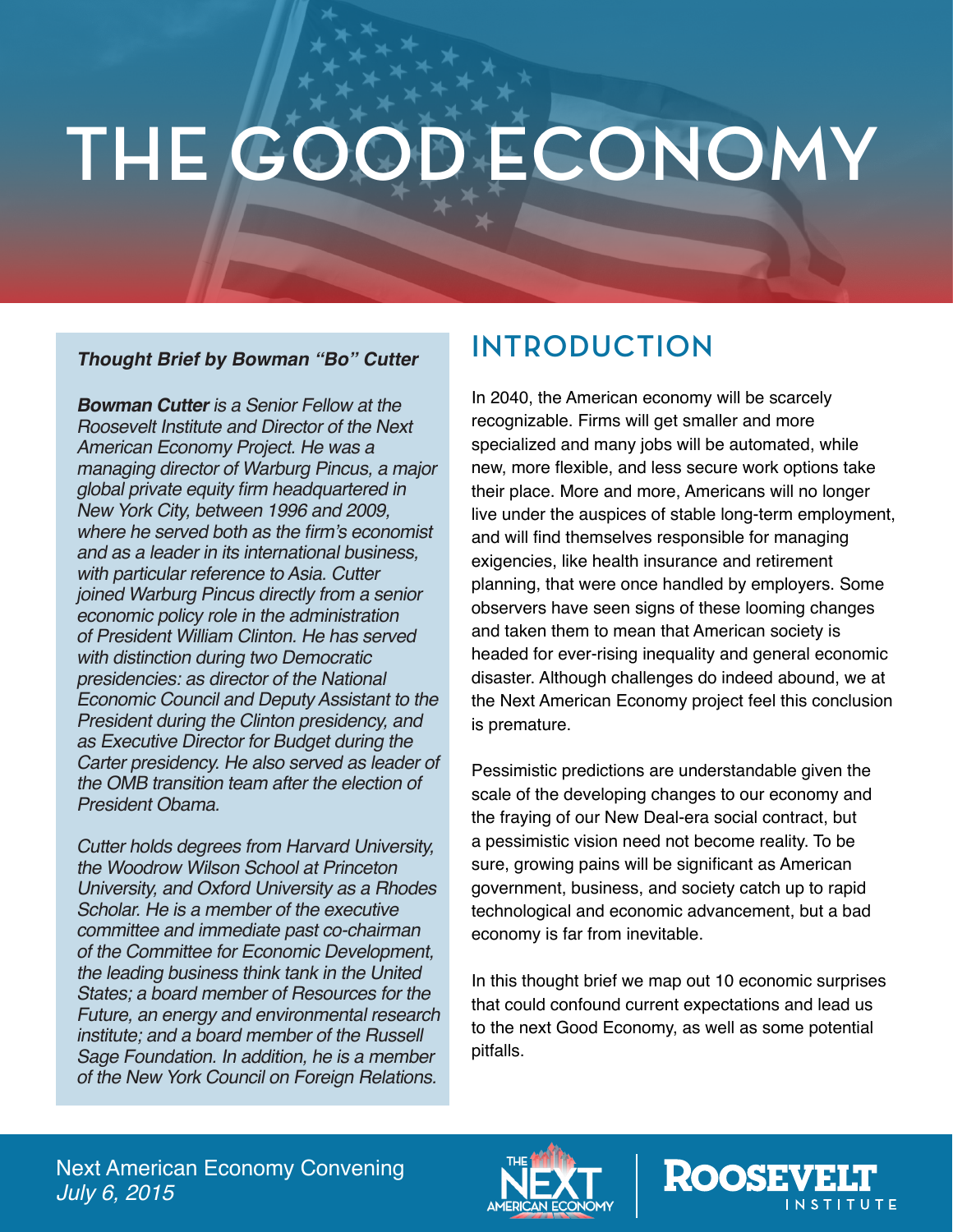## **PROJECTIONS FOR THE ECONOMY OF 2040**

#### **PRODUCTIVITY WILL INCREASE WITH TECHNOLOGICAL INNOVATION**

In 2015, the U.S. economy stands at the precipice of a transformation on par with the Industrial Revolution.

From the late 19th century through the first 60 years of the 20th century, the fundamental reaction of the economy to the successive steam, electricity, and combustion engine revolutions was the emergence of a new business system and economic platform. That new platform was the factory system, and it spurred a multi-decade adaptation process to lowered costs of organization, plant design, product manufacturing, distribution, and logistics, as well as all that came along with that system: a new educational system and a political response to a new socioeconomic class, which manifested in the growth of unions and the rise of the welfare state. The growth potential of this era was only fully achieved when the right societal platforms rose to support the factory system.

The same is likely happening today.

Though obscured by the Great Recession of 2008, in coming decades, the combination of enormous increases in computing power, the rise of the Internet, and the emergence of new advances like nanotech and 3D printing will reveal changes in costs and factors of production that were every bit as substantial and pervasive as the industrial revolutions of the 19th century.

Productivity growth in the U.S. economy slowed down in the mid-1970s and, with the exception of a brief jump in the late 1990s, stayed slow. By 2010, this was accepted as a boundary condition of the U.S. economy and most—if not all—respectable long-run forecasts assumed long-term productivity growth of 1.2–1.5 percent and a long-run per capita economic growth rate of 1 percent or marginally higher.<sup>1</sup>

Many economists, including Robert Gordon, concluded that the possibilities of economically meaningful innovation had simply declined. Though he does not contest the existence of the information technology revolution, Professor Gordon argues it will not provide the multi-decade opportunities for fundamental economic innovation—and the ensuing product and service innovation—that steam power, electricity, and the internal combustion engine provided in the 18th and 19th centuries.

But what many debates around technology miss is that the real innovation of the 19th century was the new business system. Just as they did then, new combinations of modern technologies will create a new American business system that will take hold in the second decade of the 21st century and spur enormous growth in nascent sectors.

We will return to this new system below, but it is important to note that a significant aspect of the new business system will be an increase in the rate of business formation and number of start-ups. The new technology complex will provide new services and products that entrepreneurs can exploit, as well as a new capability to form businesses more easily, more rapidly, and much less expensively.<sup>2</sup> Technological change can create a new wave of positive industry disruption across much of the economy.

#### **THE INTERNET WILL REVOLUTIONIZE THE ORGANIZATION OF FIRMS**

With regard to firms, one major effect of the Internet will be to drive the disaggregation and decentralization of organization and management. The Internet, together with information technology, has reduced the benefits of economies of scale for a large number of production and creation processes. Soon, companies will not need massive resources to afford top-quality business management systems. Startups will flourish as key business services, from human resources to finance, are offered as information technology services by separate businesses for nominal cost.

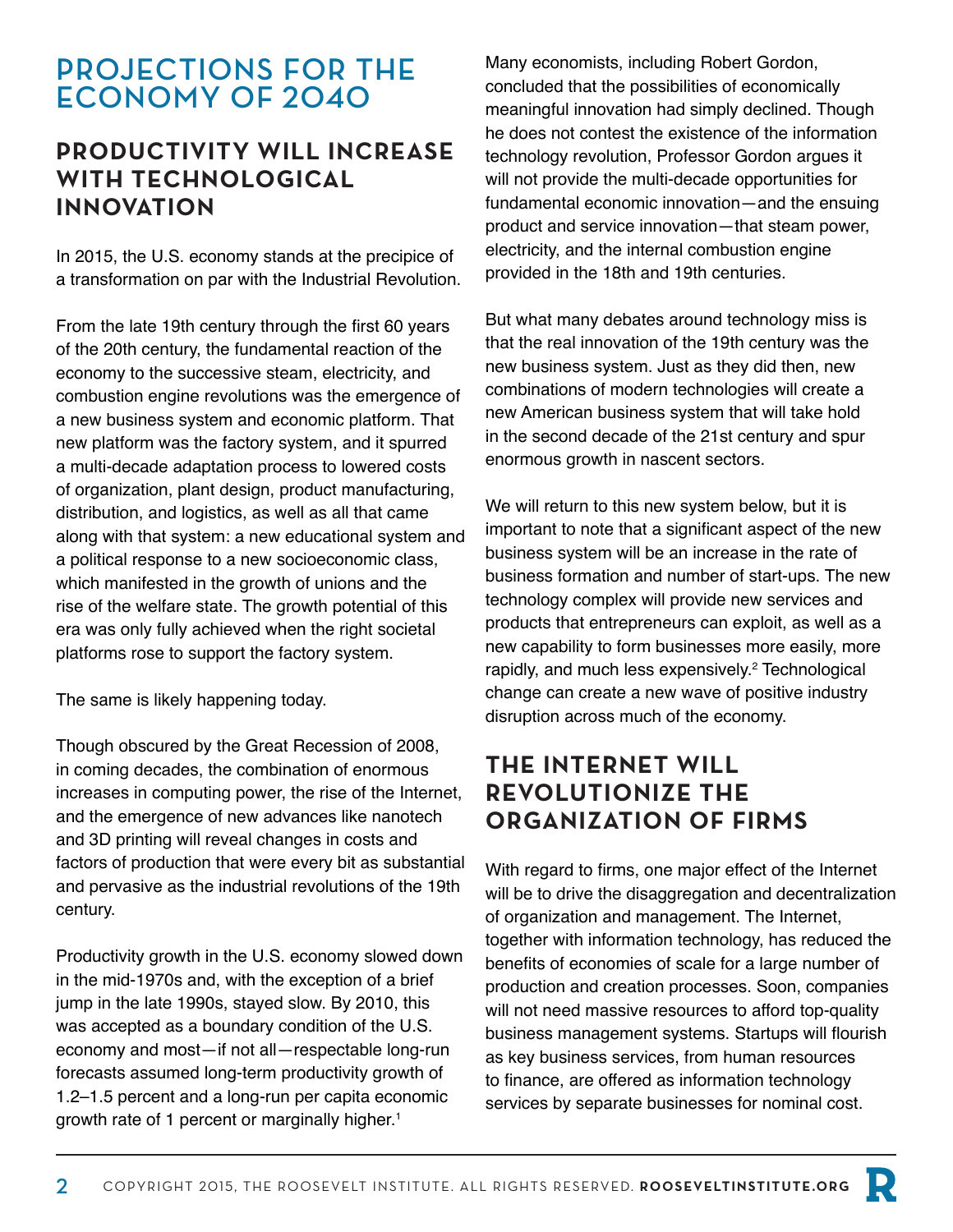As computing power evolves, perhaps doubling over a span of just several years, and makes telecommunication and remote working increasingly efficient, large, integrated companies driven by command-and-control management will suffer an ever-increasing relative disadvantage and be rendered too slow and expensive to compete. The advantages of "economies of scale" will diminish substantially as the Internet democratizes cuttingedge methods of communication and coordination, leveling the playing field for smaller firms.

Furthermore, the creation and management of partnerships and joint ventures through technology will be far cheaper and much more flexible than internalizing those markets by mergers and acquisitions and then managing them through command and control. Since the vast proportion of mergers and acquisitions fail, any trend that disadvantages M&A activities should improve shareholder value. This will have the added value of reducing the scale of the financial behemoths that currently characterize our financial sector.<sup>3</sup>

Equity markets continue to enforce and reinforce these differences. As we have seen, large, integrated, diverse companies are almost always valued less highly by the equity markets than the sum of their component parts. Why? Because they a*re* less valuable. Today and in the future, diversification and command and control almost always reduce or destroy value.

In parallel, new technologies such as 3D printing and highly automated logistics will reinforce the disaggregation trend. As 3D printing evolves, so will a new manufacturing system. Increasingly, small local businesses will specialize in making everyday items while larger regional and/or national companies make more complicated products.

We see the results of some of these trends already in the growing number of freelancers, in the high-tech nature of startups, and in disaggregated gig economy platforms like Uber.<sup>4</sup> For many young professionals,

"the startup" will become an entirely logical alternative to "the job."

#### **THE "GIG" ECONOMY WILL REVOLUTIONIZE THE ORGANIZATION OF WORK**

As the new business systems emerge, the nature of jobs, work, and careers will change substantially, but not necessarily for the worse. As we have already seen, the long-term, eight-hour day, five-day week job is becoming a relic of a time gone by, and while many millions of men and women will always continue to support themselves in this way as they have for more than 100 years, the "job" will soon no longer be the centerpiece of the "good economy."

Projecting and imagining such a fundamental change is no small conceptual hurdle, but this should not keep us from developing new institutions to balance a new set of costs and benefits. As jobs change, "work" and the necessity to earn a living will not go away.

Three forms of employment will become more and more important: part-time assignments, portfolio careers, and entrepreneurialism. To explain:

First, although many have cast doubt on its merits and capacity, the gig economy will be no small factor in the future of America's workers. For many, "work" will increasingly consist of disparate short-term assignments facilitated through a mobile platform. Others, in order to maximize their talent and earnings, will carry a "portfolio" consisting of a number of these short-term assignments. A career, then, will be composed of thousands of such assignments spread out over a lifetime.

Second, more and more workers will become organized as freelancers, working on contracts that range from several days to multiple years. As the practice of contracting becomes more prevalent, freelancers, like factory workers before them, will organize through new online platforms (discussed below) to secure more protections and fairer

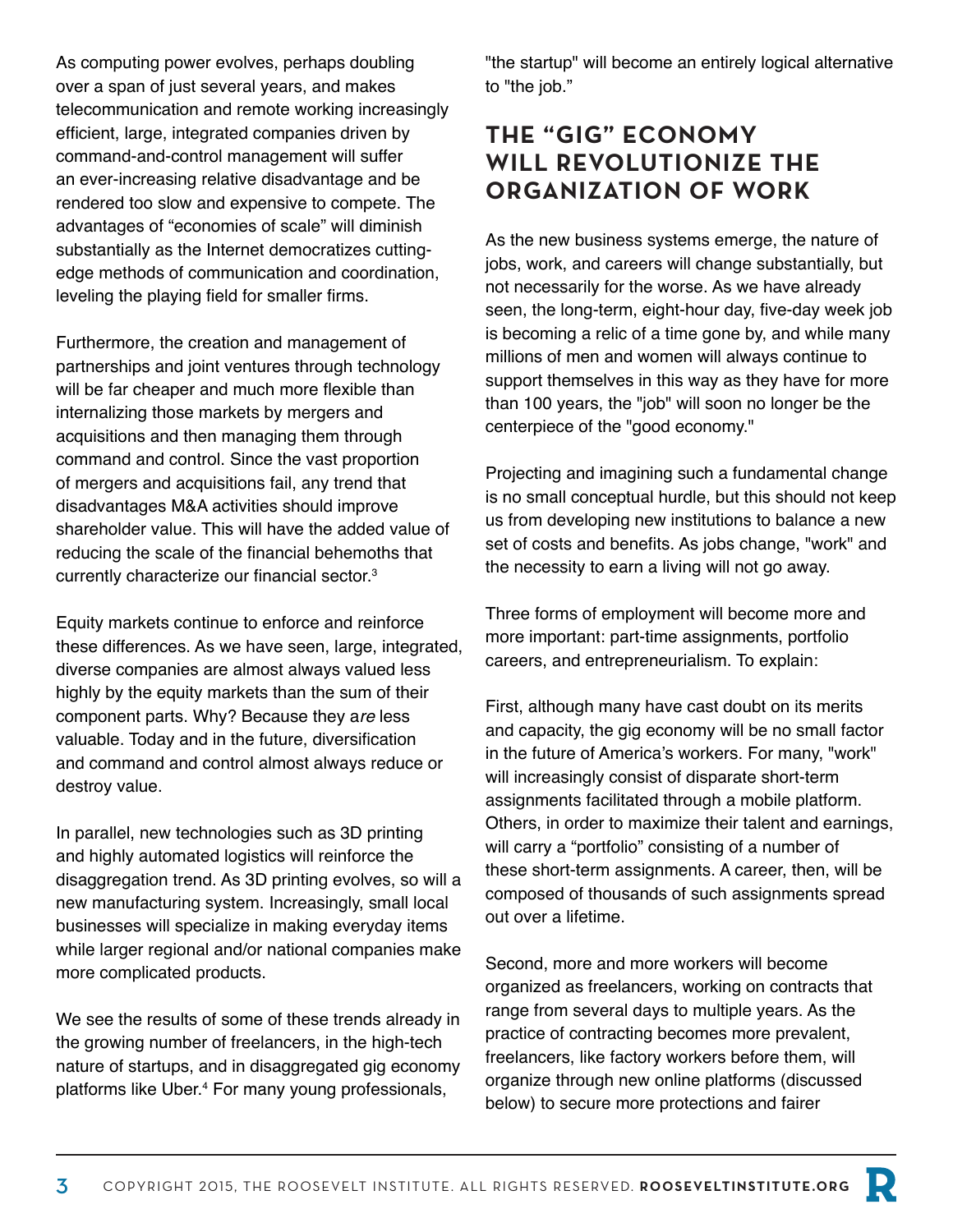compensation. The result will be a greater degree of freedom and security among the temporarily employed.

Finally, with the previously mentioned lower barriers to entry, more and more workers will become full-time employees of their own firms, consisting of as few as a handful of employees. As is the case today, the vast majority of job growth in 2040 will come from the growth of small business.

#### **NEW "PLATFORMS" WILL REVOLUTIONIZE THE ORGANIZATION OF WORKERS**

Changes in industry have always required changes in the organization of markets, workers, and skills: As the commercial economy of Europe began to selforganize in the early Middle Ages, trade fairs were a central institution. In the later Middle Ages, guilds were crucial to the organization of work and of skills.<sup>5</sup> Labor unions and chambers of commerce grew in parallel with the rise of our industrial economy. New institutions will be no less necessary in the coming decades. America will have to find new organizations or "platforms" to help workers negotiate a new economic landscape.

In this iteration, the most pressing needs will center on security. Without one central employer to help manage health insurance, retirement planning, tax withholdings, and even workflow itself, American workers will need new methods and services to manage these exigencies. This is more than a surface-level shift; the loss of traditional employertied benefits and safety nets will leave millions of American workers and their families exposed to new economic risk. Platforms and institutions to help mitigate this risk will be economic essentials. Of course, we cannot predict the precise shape of the coming platforms, but we can identify some early prototypes and see the critical roles these platforms will continue to play.

New platforms have begun to meet needs in three distinct categories: First, they offer new means of marketing and selling goods and services, like Etsy has begun to do with handmade crafts. Second, they provide ways for workers at all levels to learn about new assignments, to qualify for and schedule assignments, to collect payments, and to meet such needs as health care, insurance, pensions, child care, and elderly care. Examples here range from TaskRabbit, which helps workers find work, to Kelly Services, which helps contractors manage the business aspects of their careers, so that, for example, an architect can function as such without also being an accountant. Third, they offer a pathway for workers to connect with the larger market. Examples here include online trainings and skill boot camps that allow workers to keep pace with needed skills, as well as collective action platforms like coworker.org that allow workers to petition for workplace improvements.

Some more detailed examples of areas where platforms will enable continued growth and development follow:

## **LABOR UNIONS**

Currently, the unionization rate in the private sector workforce is 6.6 percent. <sup>6</sup> The major public companies with thousands of workers and major unions representing those workers were significant elements of 20th century union membership, and, while often antagonists, they each depended on the other. But major companies have changed substantially and will continue to do so. Unions, of course, will have to change with them. To be successful, unions will have to find pathways to connect workers of various employment statuses, from disparate firms, and within disaggregated supply chains. These new "digital employee networks"7 will have to go beyond bargaining and tackle a litany of issues that will be raised and championed through various peer-to-peer forums. They will help temporary, part-time, and contracts workers secure rights previously reserved for only the most stable employees at large established firms.

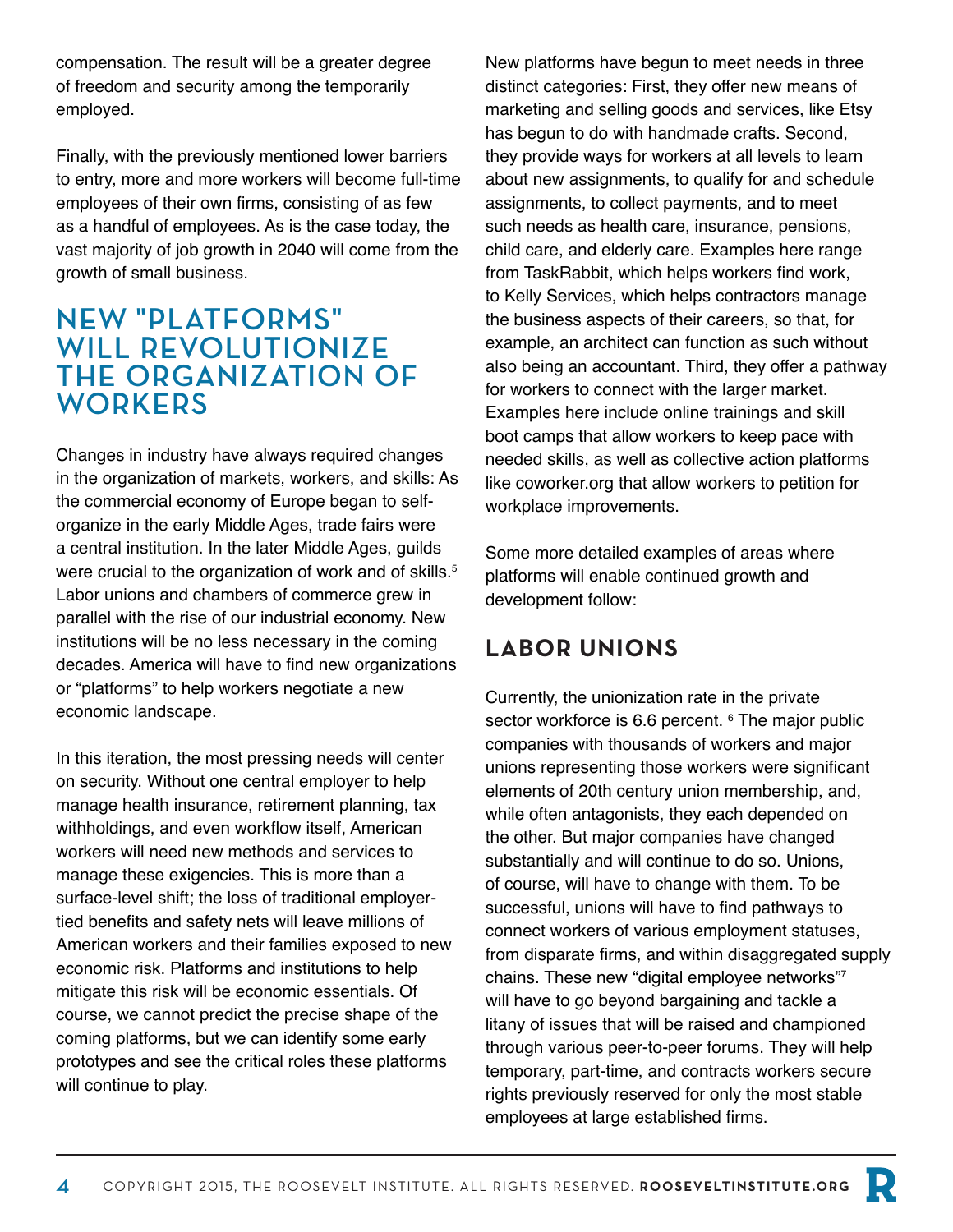#### **TEMPORARY WORK COMPANIES**

These are natural facets of the good economy. Their specific focus is already what the new economy is becoming, their natural business model allows for substantial broadening of their mission, and the changes required precisely parallel their existing strategies. As a result, companies like Kelly Services will become pivotal actors in the next economy.

### **BUSINESS AND TECHNOLOGY CONSULTING FIRMS**

Like temporary work companies, business and tech consultants are already working from a disaggregated model that blends perfectly with the 2040 economy. By helping to manage disparate, skilled people and promising firms, they will capitalize on the disaggregation of major companies and the manufacturing sector and become significant parts of the way the gig economy functions.

# **TALENT AGENCIES**

Today, talent agencies mostly manage the careers of performing artists and athletes. But as skilled workers move towards elf-employment, talent agencies, along with public relations and head hunting firms, will start to manage the careers of high fliers in law, consulting, and senior corporate management. This trend will spread downward, taking on a more prominent role in the lives of even rank-and-file professionals looking to further their careers.

There is not a single model or clear linear path along which the platforms of the new economy will evolve, but it is evident that the profoundly different nature of jobs and work in the emerging new economy will require profoundly different platforms for organizing work and careers.

# **THE NEW ECONOMY WILL REQUIRE A REVOLUTION IN EDUCATION**

Another important reason for the collapse of productivity growth after the mid-1970s was a flattening out of educational attainment. As Claudia Goldin and Larry Katz showed in *The Race Between Education and Technology*, profound changes in education—most notably the "high school movement," which occurred continuously from the mid-1870s to the 1970s—enabled labor productivity to increase. But educational attainment seemed to stagnate along with productivity thereafter.<sup>8</sup> There has been endless analysis of this phenomenon, and it is clear that many aspects of the American education system need to change along with the economy, and that significant benefits to economic performance and mobility await if they do.

Luckily (or perhaps, finally) a number of educational initiatives—especially surrounding childhood investment—have begun to gain fairly widespread support and seem poised to revolutionize the American education system. It is clear that targeted early childhood interventions, beginning with improved prenatal care and lasting up until kindergarten, offer enormous potential benefits.<sup>9</sup>

A 2015 study by the St. Louis Fed<sup>10</sup> demonstrated that the elderly as a category were not even close to the poorest and most vulnerable segment of our population:

There has been a historic shift in favor of today's *elderly…[T]he long-term gains of the elderly and losses of the young are astonishing. From 1989 to 2010, median income increased 60 percent for those aged 62 to 69 while falling 6 percent for those under 40 and 2 percent for those 40 to 61…* From 1989 to 2010, the median inflation-adjusted *net worth of those 70 and over rose 48 percent to \$209,290. During the same years, the net worth of those under 40 fell 31 percent.*

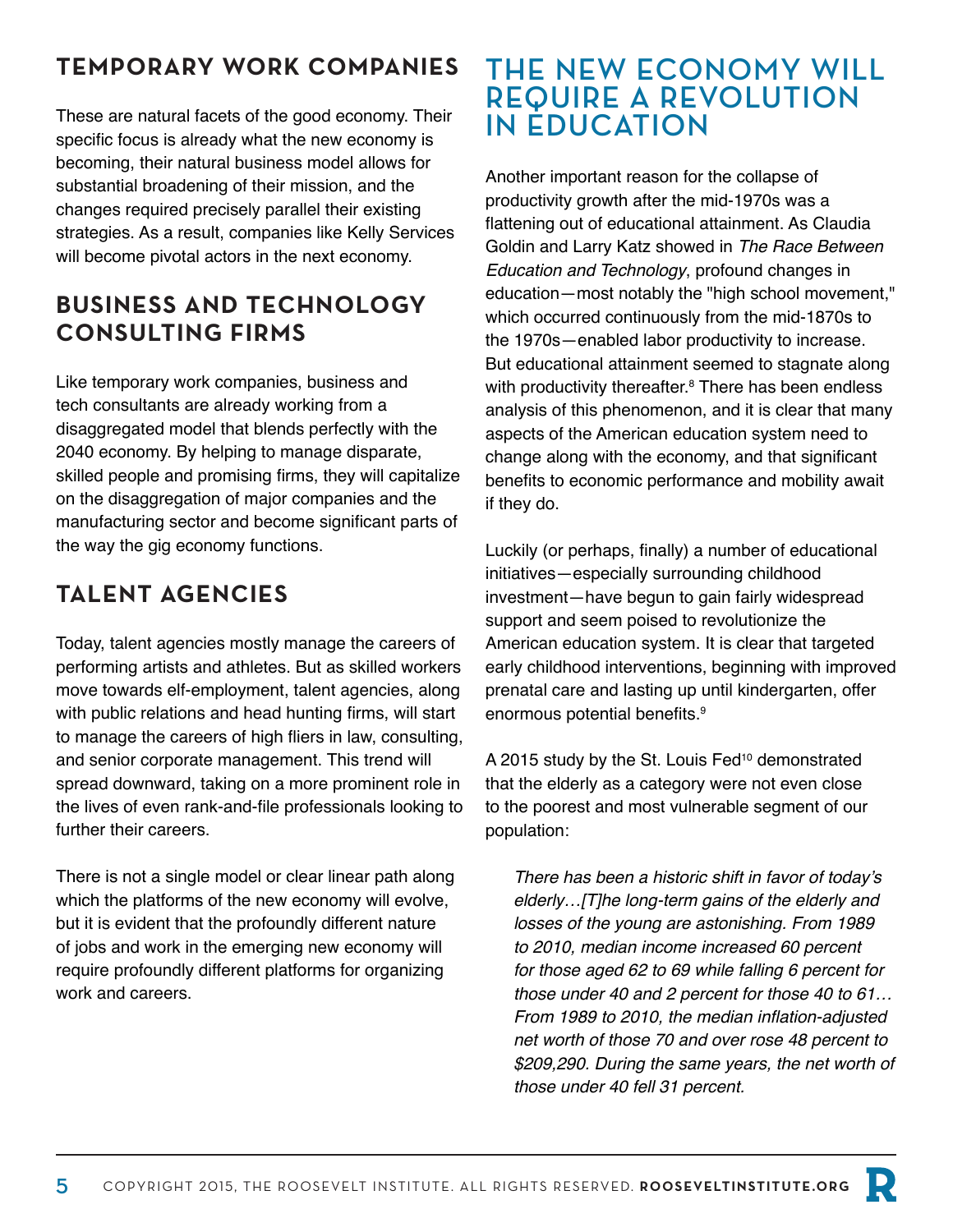In his book *Dead Men Ruling*, Gene Steuerle shows that we are shortchanging kids: "In 2017, Washington will start spending more on interest payments than children…In per-person terms in 2008, the federal government spent \$3,822 on children and \$26,355 on the elderly (in 2011 dollars)."<sup>11</sup> It is quite clear that if the nation wants to increase educational attainment, labor productivity, and equity, then kids have to be a major focus.

Young adult and adult education is the other avenue of educational improvements to be explored. The high school system remains a facsimile of 19th century assumptions, which can be summarized as: You will leave high school, you will find—mostly on your own—an entry level job, you will stay in that job or one very much like it your entire working life, and the content of your job will change incrementally at a pace you can absorb on your own.

But this future no longer exists for every high school graduate and is increasingly untenable for most.

The content of all jobs—manufacturing, service, even manual labor—has changed rapidly and continues to do so. We must develop an education system that allows all employees and workers to keep up successfully with these changes throughout their entire careers.

Such a system would combine three elements: First, with mini-courses made available by approaches linking "high-tech and some touch," adults could continuously update their skills throughout their working lives, at times and locations of their choosing. Second, a new system of accreditation—minicredentials and authentication—would allow anyone to demonstrate that she had the necessary skills for a given job. Third, new kinds of platforms would enable students to track the mini-courses they take, and to maintain their own library and history of credentials.

Though they offer great promise, the barriers to enacting these reforms remain significant. Below, I address two likely pathways through which we could muster the political will to enact these programs.

# **GOVERNMENT WILL START WORKING AGAIN**

Today, a state of complete disagreement exists between the cores of the Republican and Democratic parties over spending, taxes, deficits, and debt. Short of complete one-party hegemony, it seems that the likelihood of passing any major program involving funds is near zero. But, as desperate as the situation appears, it seems unlikely to persist indefinitely.

In the coming decades, legislators will come to fully understand the fiscal disaster looming over the American budget and will be forced to do something they have long avoided: act rationally. With entitlement programs and corporate tax expenditures set on growing, predetermined paths, more and more choice and flexibility will be removed from the budget process, eroding both parties' ability to govern. Without a broad compromise, Congress will not only be unable to *increase* spending but will also be unable to *change* spending.

As Steuerle writes in *Dead Men Ruling*, by 2020 we will reach a point where all anticipated federal revenue for the next 10 years will be fully allocated to existing commitments. Steuerle argues that both parties have conspired to put in place programs and tax breaks that were structured to increase, creating a "squeeze that deprives current and future generations of the leeway to choose their own priorities, allocate their own resources, and reach for their own stars." He concludes, "we are left with a budget for a declining nation, that invests ever less in our future, particularly our children, and a broken government that presides over archaic, inefficient, and inequitable spending and tax programs."

Slowly, the rising new constituencies and the politicians who represent them will realize the choices they are being deprived of, and will begin to put aside the existential debate over deficits, taxes, and spending and instead work to create that choice.

Democrats could agree to limit the automatic

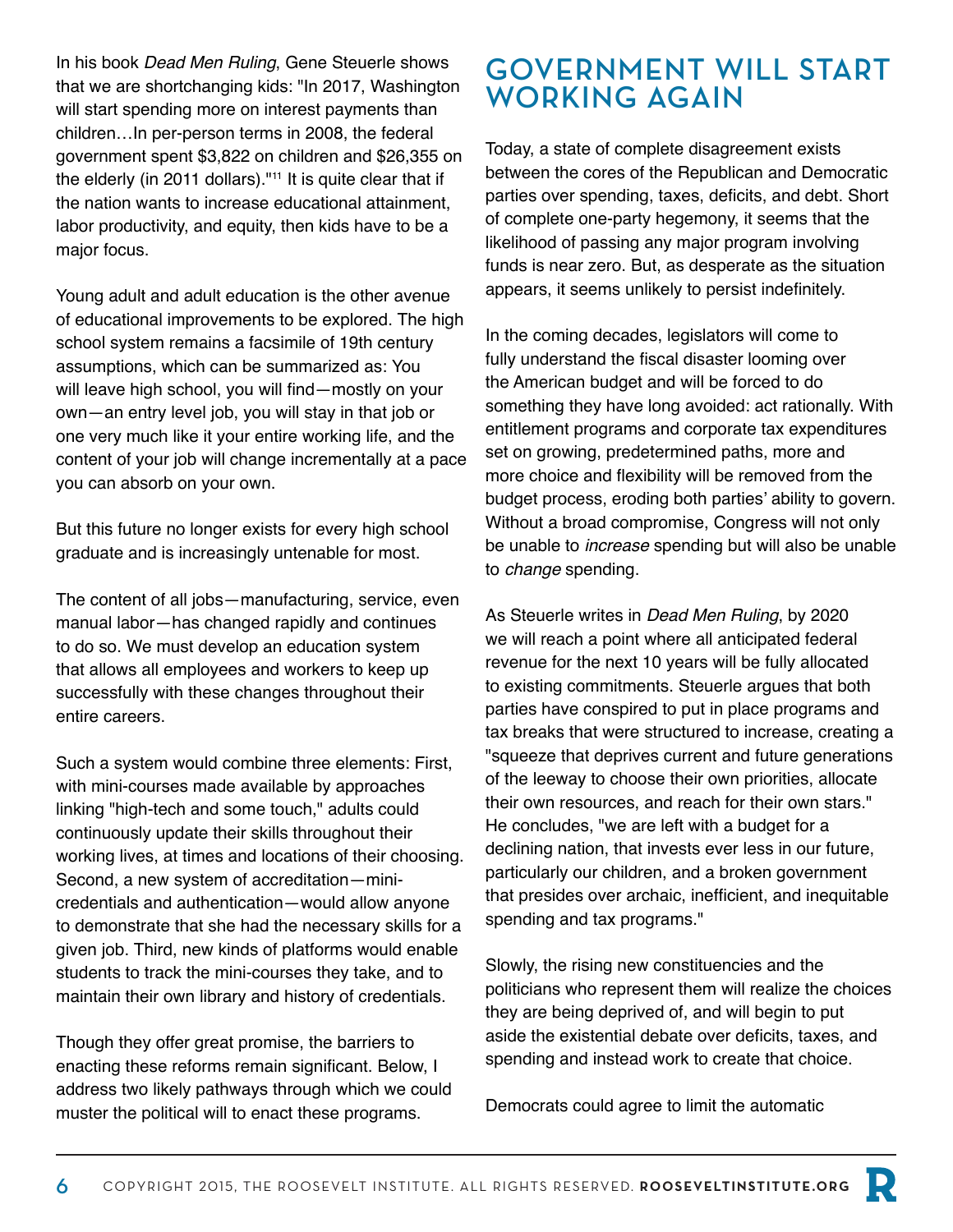spending growth of all entitlement programs, in effect forcing all future growth of such programs into an annual budget process, and Republicans could agree to parallel limits on all tax expenditures. Some combination of the additional funds could be spent on investment and deficit reduction, broadly reopening a constructive debate on budget priorities.

# **CITY GOVERNMENTS WILL BOOST INNOVATION**

By the early aughts, the importance of cities as platforms for the new economy was clear. Both the more agile and responsive nature of city governments and the natural ability of a dense metropolitan environment to function as an incubator for business make cities a natural ground zero for innovation.

Much, maybe most, knowledge crucial to the functioning of any business is informal and uncodified, existing in the minds of workers and the processes and cultures of specific companies. And while this is true of individual companies, it is even truer of competitor groups and companies within the same value chains. To give the simplest possible example, the relationship between a manufacturer and a crucial component supplier is almost always characterized by an intensive flow of information going both ways, most of which is never written down.

These knowledge-intensive specialization complexes work best when the players are near each other and suppliers, designers, marketers, salespeople, logistics specialists, and information system designers can meet often and informally. These complexes, inevitably, are located in metropolitan areas. Our cities, therefore, are now the basic platforms for the emerging complexes of specialization.

To some degree, of course, this has always been true. But the platform role of cities has grown even more central because, to an important degree, competitive advantage now stems fundamentally from the quality of the specialization complex and platform as a whole. The quality of very local governance, infrastructure, and education and the capacity of

cities to choose their own ways of being distinctive are crucial determinants of competitive advantage or disadvantage.<sup>12</sup>

Furthermore, relative to the previously discussed federal gridlock, city legislators move freely. What will soon become clear across the landscape is that cities are the only political units combining scale, proximity to real life, and functioning authorities. Cities and mayors are all that work.

As Bruce Katz of the Brookings Institute, author of *The Metropolitan Revolution*, argues, "in metropolitan areas that produce 91 percent of GDP, economic and political conditions vary enormously…Cities need the flexibility to devise their own approaches to problems…The federal government needs to allow cities and metropolitan areas to consolidate funding streams and use them to address problems in ways they see fit."<sup>13</sup>

This sort of innovation will be key to achieving some measure of the good economy.

#### **THE MIDDLE CLASS WILL EARN INCOME FROM MORE THAN WAGES**

Of course, classic wages will not go away. Many who remain in traditional employment may not experience significant workplace changes in this regard, but for many operating in the gig economy or as independent contractors, wages – in the traditional sense – will be of declining relevance.

For those who start their own businesses, income will be a blend of "wage" income they pay themselves and distributions from the profits of their enterprises. For gig economy workers, wages—the amount paid per task—may matter less than efficiency and workflow management—the ability to perform a certain number of paid tasks efficiently and perhaps concurrently.

As such, Americans will be freed of the burden of suffering at the hands of one underpaying employer

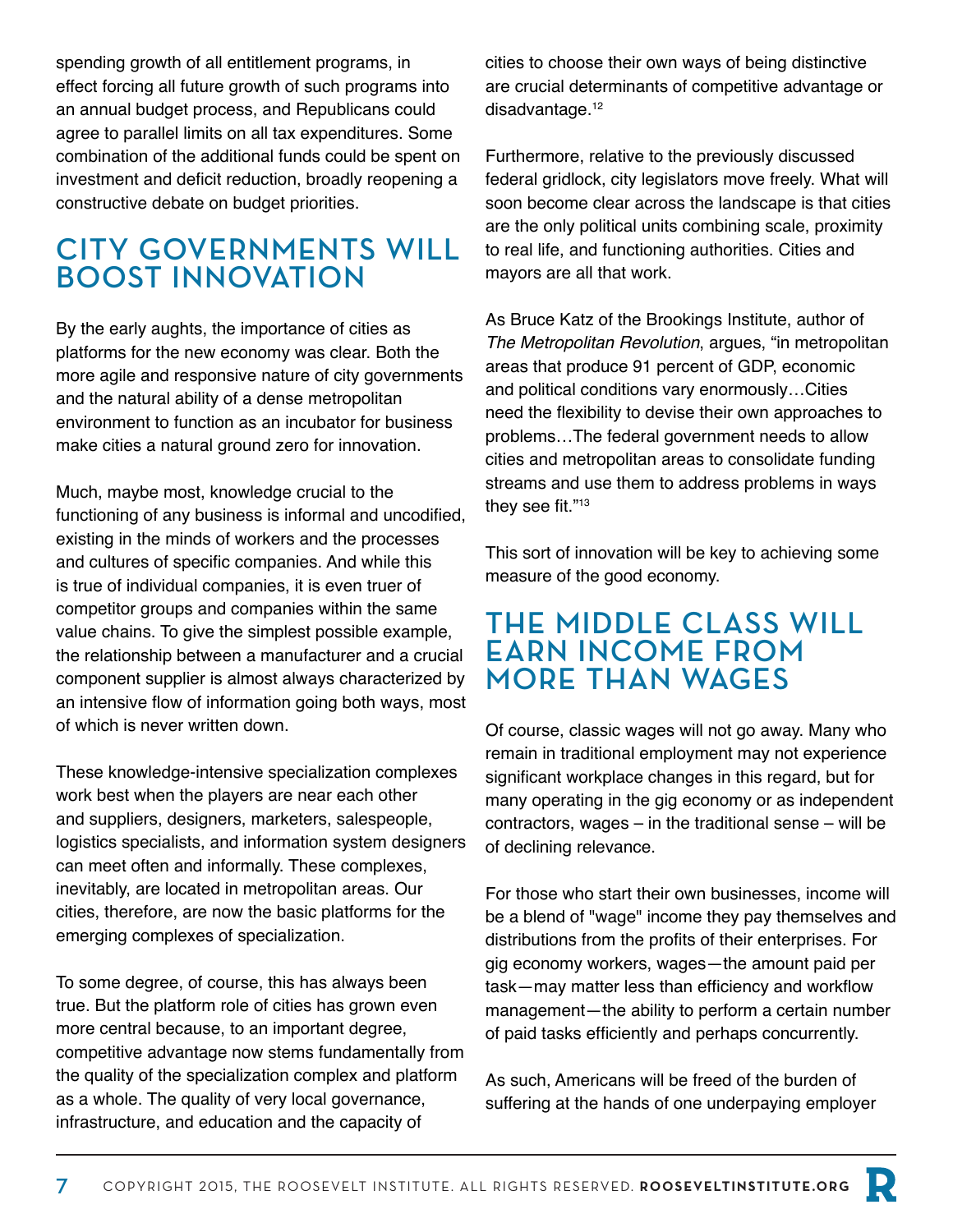and will be less apt to get stuck in a cycle of insufficient compensation. Furthermore, the new model will reward strategic job-seekers and enhance wage competition among platforms and employers, which will need to offer competitive compensation in order to attract the best pool of highly mobile workers.

## **GROWING LABOR SCARCITY WILL RAISE WAGES**

Between the 1970s and 2010 we experienced a lowgrowth economy, a falling startup rate, technological change that eliminated a large number of middleincome jobs, and no employment growth—indeed, substantial employment reduction—across the entire large company sector. This has led to a pervasive sense of pessimism that, though not unreasonable, is destructive and unfounded. Economic growth, as well as shifting demographics, will actually make labor scarcer, thus boosting wages.

In the medium term, technological unemployment due to automation will lead to middling job growth, but as that innovation leads to aforementioned economic gains, America's labor market is likely to rebound.

Rising startup rates and very high growth of selfemployment are likely to boost the premium on labor as demand increases. Concurrently, a large aging population nearing retirement and a birthrate below replacement will lessen the labor supply, boosting wages and participation even further. Immigration reform can help meet this new demand but is unlikely to stall this wage growth.

#### **INCOME INEQUALITY AND MOBILITY TRENDS WILL SLOWLY BEGIN TO REVERSE COURSE**

Although it can be hard to imagine from the doldrums of inequality's current heyday, shifting economics and better government policy described here could quite possibly improve the income and wealth

distribution in America. No one factor would achieve this, but the combination of overall economic growth, high labor demand, lower barriers to entry for new businesses, strong supportive institutions including modernized unions pushing for a larger labor share of productivity—and heavy investment in children would do a lot to raise productivity, mobility, and equity.

Also, once Congress is able to compromise on budgetary conflicts, it will become clear that small marginal changes could be made and that they would add up to a lot over a decade. So other small incremental changes will begin to occur: for example, Congress will shift retirement and health benefits to focus on lower-income households and increase annual spending on infrastructure.

# **AMID NEW OPTIMISM, DRAWBACKS ABOUND**

We would be remiss, of course, to flaunt all of the opportunities for growth and improvement over the next few decades without acknowledging the natural drawbacks that will accompany them. Many jobs will be automated, while labor will become highly stratified between high- and low-skill positions. Furthermore, as entrepreneurialism and personal responsibility become a more central aspect of all work, the burden of personal management placed on all Americans will increase greatly. Living in the 2040 economy will be significantly more complicated than it was in 1940, or even 1980.

Americans will have to learn to plan for work that is neither rote nor predictable. This means that everyone will have to be much more responsible for their own careers. In particular, workers will be forced to think constantly about their next assignment, the skills required for that assignment, and the education and credentials required to gain those skills.

Furthermore, if the platforms and education improvements described here do not manifest, many who do not possess the intellectual and monetary resources necessary to operate in such an environment will face a stark economic reality.

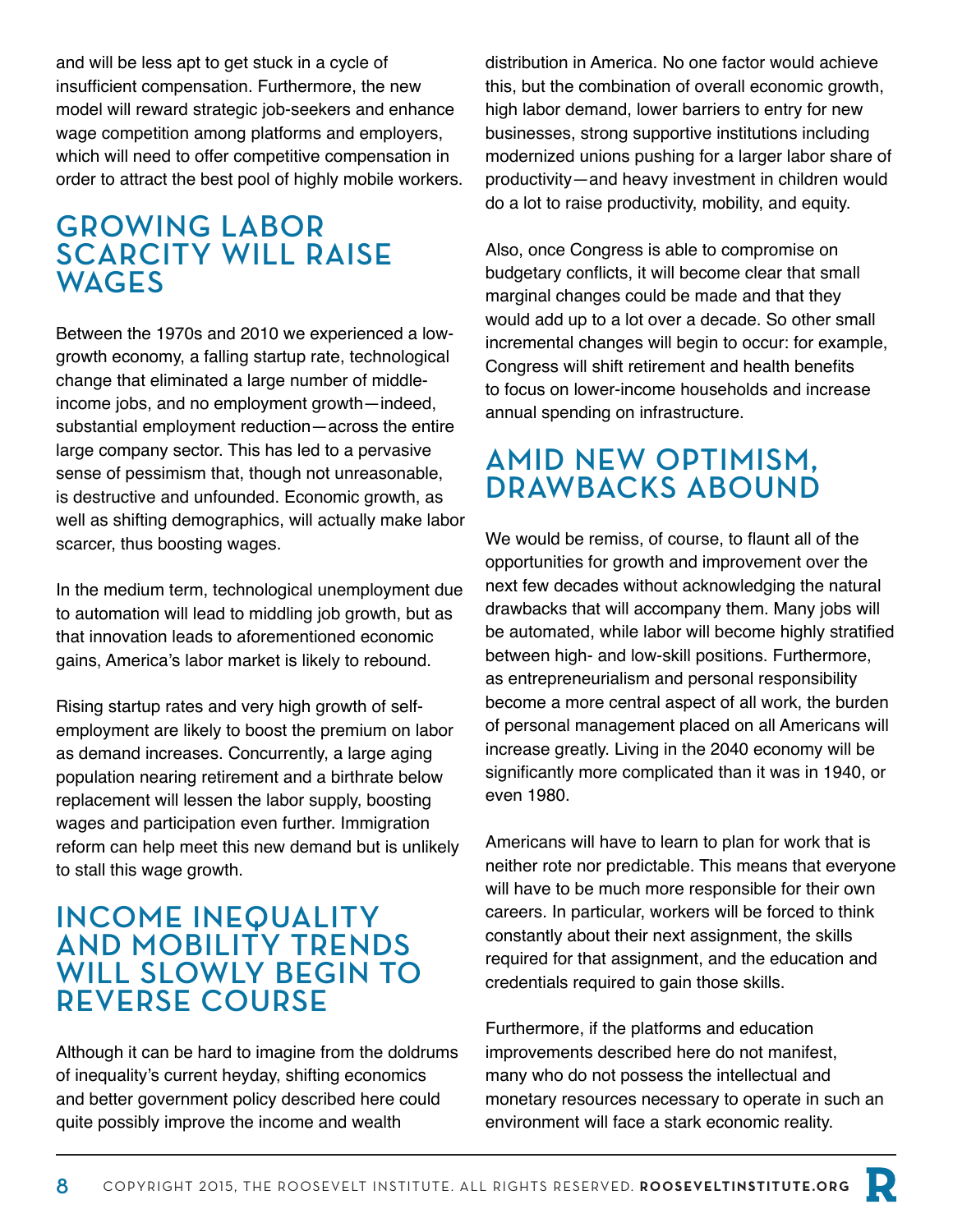But if the downside is that individuals have to be more entrepreneurial in planning their lives, the upside will be many more possibilities for defining one's own work, even in careers currently considered low-wage and low-value-added. Specifically, in the vast sector of individual and household services, we have seen individuals combine human skills and new technology in innovative ways that create great value and increase income.

"Work" in the new economy could become at least as lucrative and maybe more fulfilling for most men and women than it was in the factory heyday of the 20th century. But of course the challenges to attaining and maintaining the good economy should not be understated.

Moreover, neither this brief nor this series as a whole are exhaustive. Numerous pitfalls await the American economy and society, even if the recommendations and positive ruminations herein come to fruition. Structural discrimination still locks up enormous swaths of our workforce, and global warming threatens economic ramifications to the tune of several major cities if we do not act swiftly to soften its blow. But setting grave dangers aside for a moment, observers should, at the very least, not feel that America's economic fate is sealed.

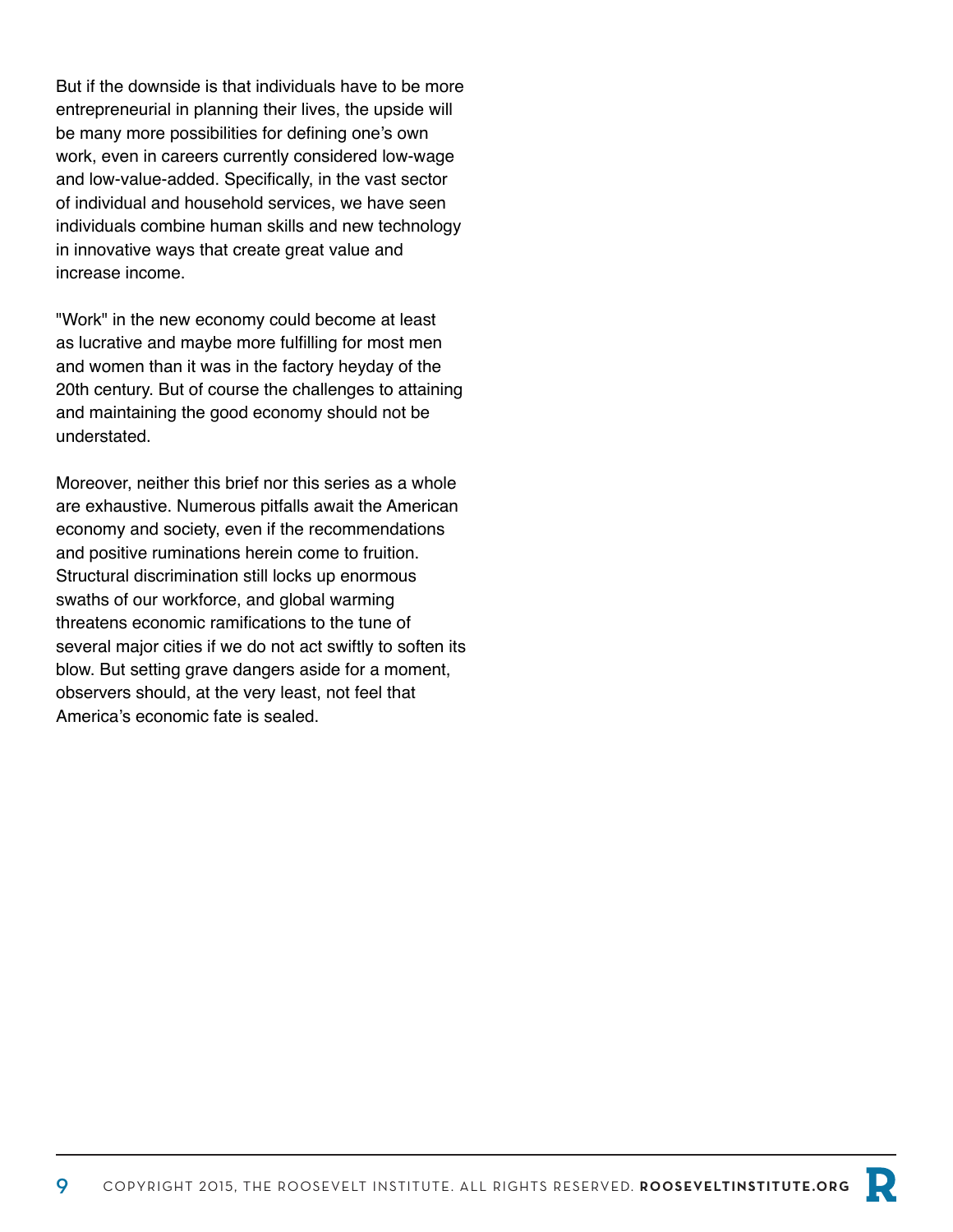# **END NOTES**

1 Gordon, Robert J. 2014. "The Demise of U.S. Economic Growth: Restatement, Rebuttal, and Reflections." National Bureau of Economics Working Paper 19895.

2 Edmund Phelps. 2013. Mass Flourishing: How Grassroots Innovation Created Jobs, Challenge, and Change. Princeton University Press.

3 Erez-Rein Noa, Miriam Erez, and Shlomo Maital. 2004. "Mind the Gap: Key Success Factors in Cross-Border Acquisitions." Pp. 20- in Mergers and Acquisitions: Creating Integrative Knowledge, edited by A. L. Pablo and M. Javidan. New York, NY: Wiley-Blackwell.

4 Horowitz, Sara, and Fabio Rosati. 2014. "53 million Americans are freelancing, new survey finds." Freelancers Union.

5 Gelderblom, Oscar, and Regina Grafe. 2010. "The Rise, Persistence and Decline of Merchant Guilds. Re-thinking the Comparative Study of

Commercial Institutions in Pre-modern Europe." Journal of Interdisciplinary History 50(4):477-511.

6 Bureau of Labor Statistics. 2015. "Economic News Release."

7 Miller, Miller. "The Union of The Future". Roosevelt Institute Thought Brief: New York, NY, 2015.

8 Goldin, Claudia, and Lawrence F. Katz. 2010. The Race between Education and Technology. Belknap Press.

9 Karoly, Lynn A., M. Rebecca Kilburn, and Jill S. Cannon. 2005. "Early Childhood Interventions: Proven Results, Future Promise." Santa Monica, CA: RAND Corporation.

10 Emmons, William R., and Bryan J. Noeth. 2013. "The Economic and Financial Status of Older Americans: Trends and Prospects." Center for Houshold Financial Stability Working Paper, Federal Reserve Bank of St. Louis.

11 Steuerle, Eugene C. 2014. Dead Men Ruling: How to Restore Fiscal Freedom and Rescue Our Future. The Century Foundation Press.

12 Root, Julia. "Urban Platforms in 2040". Roosevelt Institute Thought Brief, New York, NY, 2015.

13 Katz, Bruce, and Jennifer Bradley. 2014 The Metropolitan Revolution: How Cities and Metros Are Fixing Our Broken Politics and Fragile Economy. Brookings Institution Press.